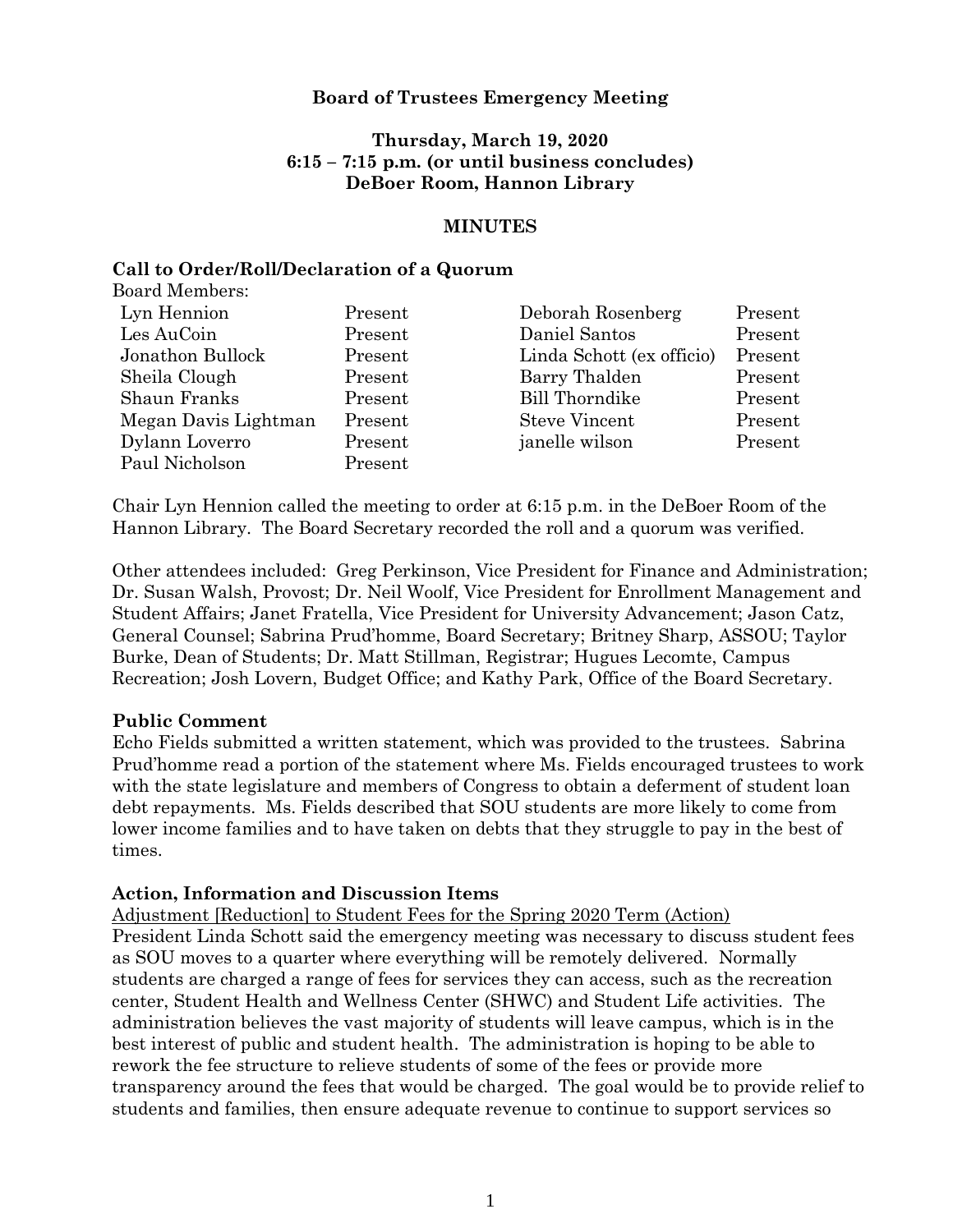they will be available when students return. President Schott stressed that where the senior leadership ended is not where she wanted to end and recognized she, others and the board will be criticized for whatever decision is made.

Dr. Neil Woolf said the administration wants to provide more certainty to students. In looking at what SOU can charge, they want to do what is best and most fair for students, and SOU's current obligations.

Josh Lovern said the four fees involved are the student incidental fee, recreation center fee, SHWC fee and building fee. These are \$658 per term. The team also looked at tuition rates, including graduate, undergraduate and WUE, to determine the right mix.

Dr. Woolf mentioned that OSU announced it was not adjusting its tuition and fees for the spring term, which was not well-received. President Schott added that students may perceive the spring term as having fewer benefits for them but SOU informed students that some of the benefits will continue to be provided.

Responding to Trustee Steve Vincent's inquiry, Jason Catz said the university hopes for relief measures from the governor's office and the legislature but the bandwidth to get in front of the governor on the issue of student fees is not high.

Mr. Catz said there are statutes that govern the very fees the board has adopted year over year. The board does not have the legal authority to create new fees or just simply wipe out certain fees and charge a new fee without going through the tuition and fee process. The board can make adjustments to existing fees but the impact on the next term is unknown, as is SOU's ability to meet its contractual commitments.

President Schott and Greg Perkinson added the universities are approaching this issue differently and are unable to establish general principles for a common approach.

Responding to Trustee Dylann Loverro's inquiry, Mr. Lovern said the online delivery fee is applied to the technology framework that allows SOU to offer courses online and reducing that \$65 fee has been discussed.

Mr. Lovern explained that WUE students taking online courses are paying the in-state tuition rate. If WUE students were charged the online tuition rate instead, there would be a significant drop in revenue, probably in excess of \$700,000 on top of attrition.

Trustee Deborah Rosenberg expressed her concern with charging students fees but not giving them the same educational experience, making enough revenue for SOU to keep its doors open, and the endless tension of giving students a financial break.

Responding to ASSOU President Britney Sharp's inquiry regarding using a student referendum to change the fees, Mr. Catz said there would be challenges. For example, it would be difficult to get the bills out to students on time and facilitate the charge in the financial aid disbursement process. Also, the process would take weeks to have an effective referendum. Any referendum could not just remove the fees but would have to satisfy financial obligations (e.g., the recreation center bonds) and ensure services can still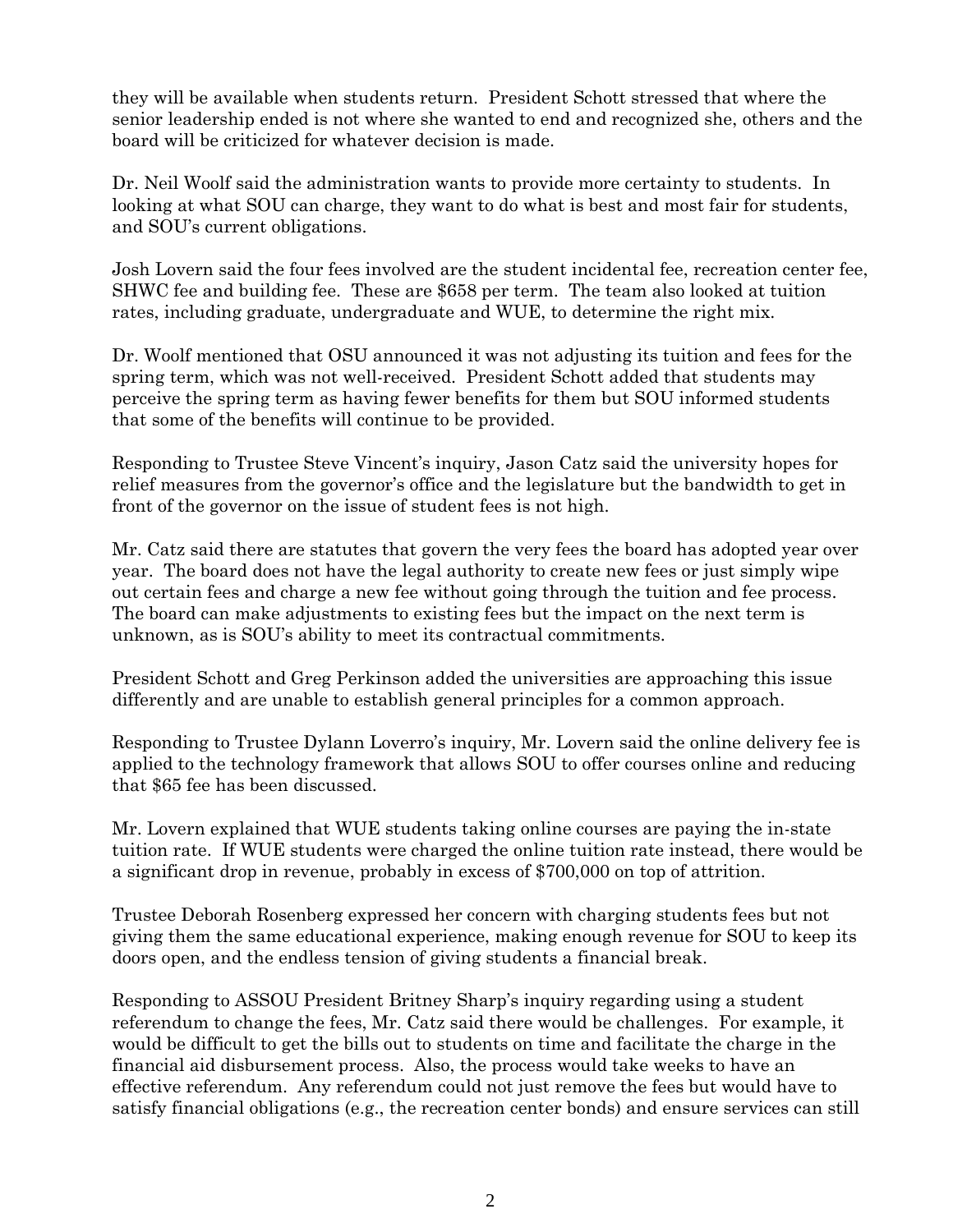be provided. If SOU dropped many of its services and the people associated with delivering them, it would be difficult if not impossible to resume services when needed.

Mr. Lovern summarized the proposal: leave the fees as is then create a mechanism to return to the students during the term a rebate/credit for some lost value. Dr. Woolf clarified that the students' bills would remain the same for now; after operational savings have been determined, a message would be sent to students to inform them they would get some money back.

Trustees Rosenberg and Loverro expressed concern with doing business as usual, thinking it would be giving no credence to this situation and students need assistance right now. Trustee Loverro recommended reducing the fees a certain amount now and then more later. Trustee Vincent recommended including any reduction as a credit on students' statements, rather than as a general adjustment.

President Schott stressed the board's and her highest responsibility is to ensure the continuity of the institution. Although serving students is primary, if SOU is not here it cannot serve students. SOU has to balance what it does to help students and families without undermining SOU's stability of operations. She cautioned that if the HECC thinks SOU has acted irresponsibly, it may be reluctant to provide emergency support.

Trustee janelle wilson concurred with the president's comment about the continuity of the institution being of utmost importance. Discussion ensued on the consequences of delaying notification to students until a decision is made and the impact on financial aid, students' ability to pay bills, and students keeping their campus employment.

Trustee Barry Thalden proposed a combination of reducing the fees and asking the state for additional support. Trustee Daniel Santos said SOU needs surety for the vitality and security of the institution itself.

Trustee Jon Bullock said this is a three-prong issue: economic, timing, and relations with students and families. SOU is not yet solid on the economics and students' bills have already gone out. He, therefore, thought SOU should focus on the relationships.

Discussion ensued on possible rate reductions now and later; the impact on planned budget cuts and the reserves; the importance of keeping faith with students; the impact on student retention; the impact on students who depend on financial aid and funding for employment; the possibility of using fundraising efforts to help cover the shortfall; and the importance of preserving reserves for a rainy day, which is now.

Trustee Bullock moved that the board empower the administration to make a reduction [in the form of a remission or credit] to student fees now and reduce fees later, upon further analysis. Trustee Thorndike seconded the motion. After discussion on the possible amount of reduction, the motion passed unanimously, with Trustee Santos abstaining.

## **Adjournment**

Chair Hennion adjourned the meeting at 7:53 p.m.